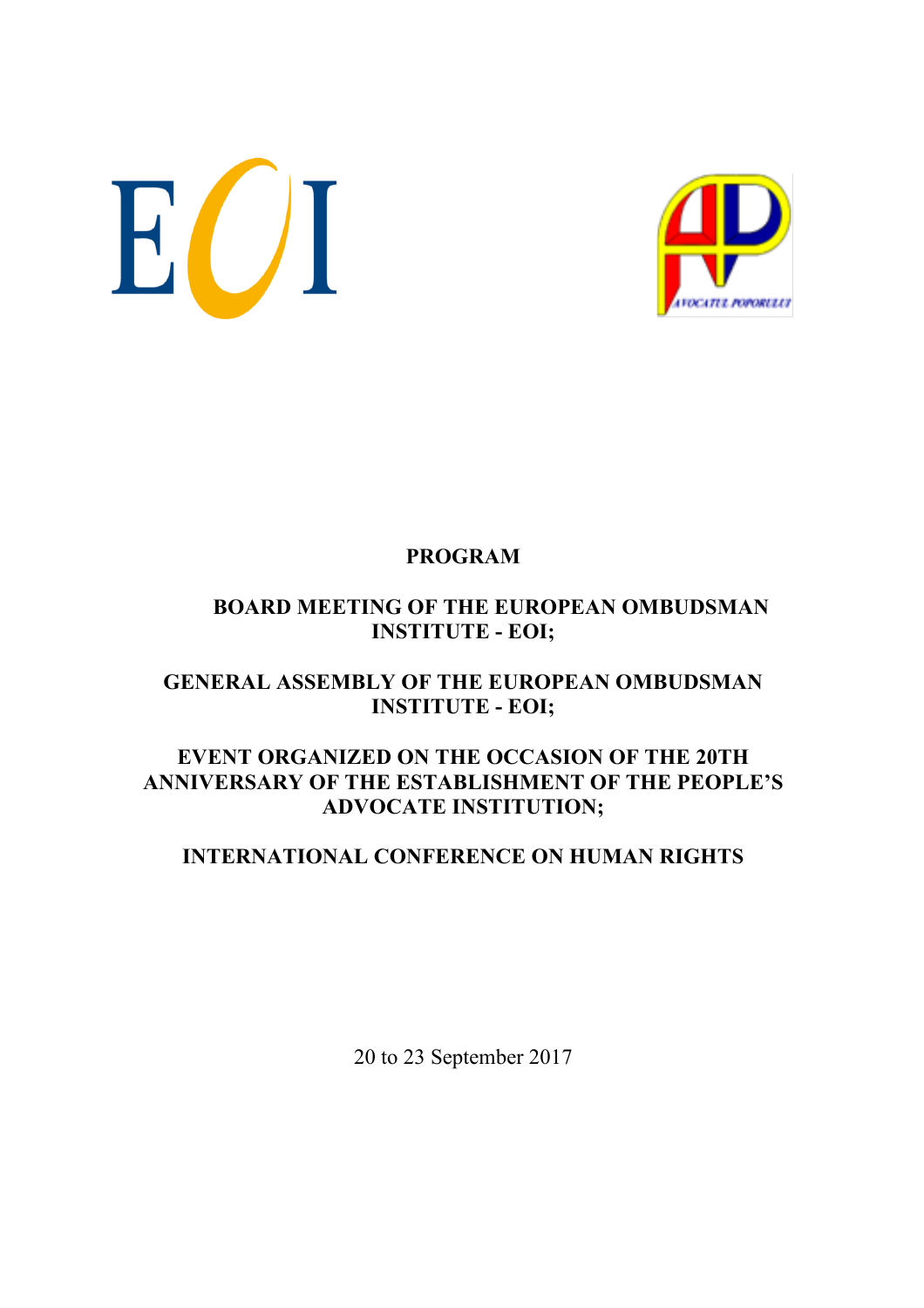# **Day 1 - 20 September 2017**

Arrival (individually) of participants and hotel accommodation - 4 nights

| $17:00 - 18:30$ | Meeting of the EOI Board (Board members only) $-$<br><b>Hotel Marriott</b>           |
|-----------------|--------------------------------------------------------------------------------------|
| $19:00 - 21:00$ | Dinner at the Restaurant of Hotel Marriott - optional<br>Participants: (EOI members) |

# **Day 2 - 21 September 2017**

| 09:00         | Meeting in the lobby of the hotels and travel to the Palace<br>of Parliament - C.A. Rosetti Hall                                                                                                               |
|---------------|----------------------------------------------------------------------------------------------------------------------------------------------------------------------------------------------------------------|
| 09:15         | Registration for the Participants of the General Assembly                                                                                                                                                      |
| 10:00-12:30   | <b>EOI General Assembly and group photo</b>                                                                                                                                                                    |
| $12:30-13:00$ | Constituent board meeting                                                                                                                                                                                      |
| 13:00-14:30   | Lunch at Salonul Brâncovenesc of the Palace of Parliament                                                                                                                                                      |
| 15:00-17:00   | Anniversary Event 20 years since the establishment of<br>the People's Advocate Institution of the Republic<br>of Romania                                                                                       |
|               | President, Prime<br><b>Guests:</b><br>Romanian<br>Minister,<br>Ministers, heads of institutions, former<br>Ombudsmen, EOI members, foreign guests,<br>staff of the People's Advocate institution<br>and others |
| 17:00         | Return to hotels; free time                                                                                                                                                                                    |
| 19:30         | Meeting in the lobby of the hotels and travel to the<br>Palace of Parliament                                                                                                                                   |
| 20:00-22:00   | Reception hosted by the People's Advocate at the<br>Palace of the Parliament – Reception Hall                                                                                                                  |
| 22:00         | Return to the hotels                                                                                                                                                                                           |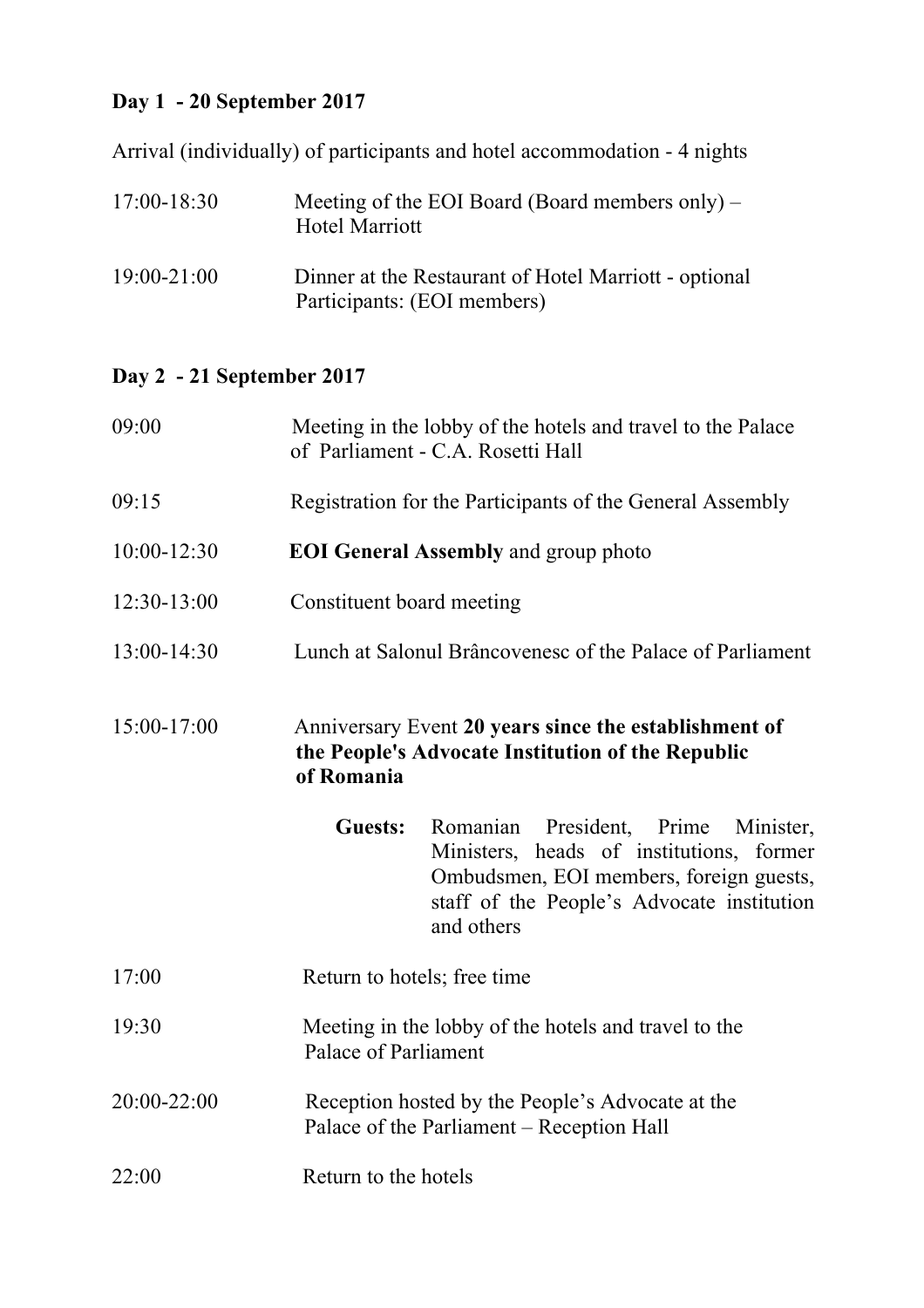# **Day 3 – 22 September 2017**

| 09:00           | Meeting in the lobby of the hotels and travel to the<br>Palace of Parliament - C.A. Rosetti Hall                  |
|-----------------|-------------------------------------------------------------------------------------------------------------------|
| $10:00 - 12:45$ | <b>International Conference on Human Rights</b>                                                                   |
|                 | <b>Session 1</b><br>The Ombudsman's political independence in the future<br>$+$ Conclusions                       |
| 13:00-14:45     | Lunch at Salonul Brâncovenesc - Palace of Parliament                                                              |
| 15:00-17:00     | <b>Session 2</b><br>The Ombudsman's role in eliminating discrimination<br>$+$ Conclusions                         |
|                 | Will be organized by the EOI in assistance with the<br>People's Advocate of the Republic of Romania               |
| 17:00           | Return to hotels and free time                                                                                    |
| 19:00           | Meeting in the lobby of the hotels and travel to the Palace<br>of Parliament                                      |
| 19:30-21:30     | Dinner hosted by the People's Advocate of the Republic of<br>Romania at the Palace of Parliament - Reception Hall |
| 21:30           | Return to hotels                                                                                                  |